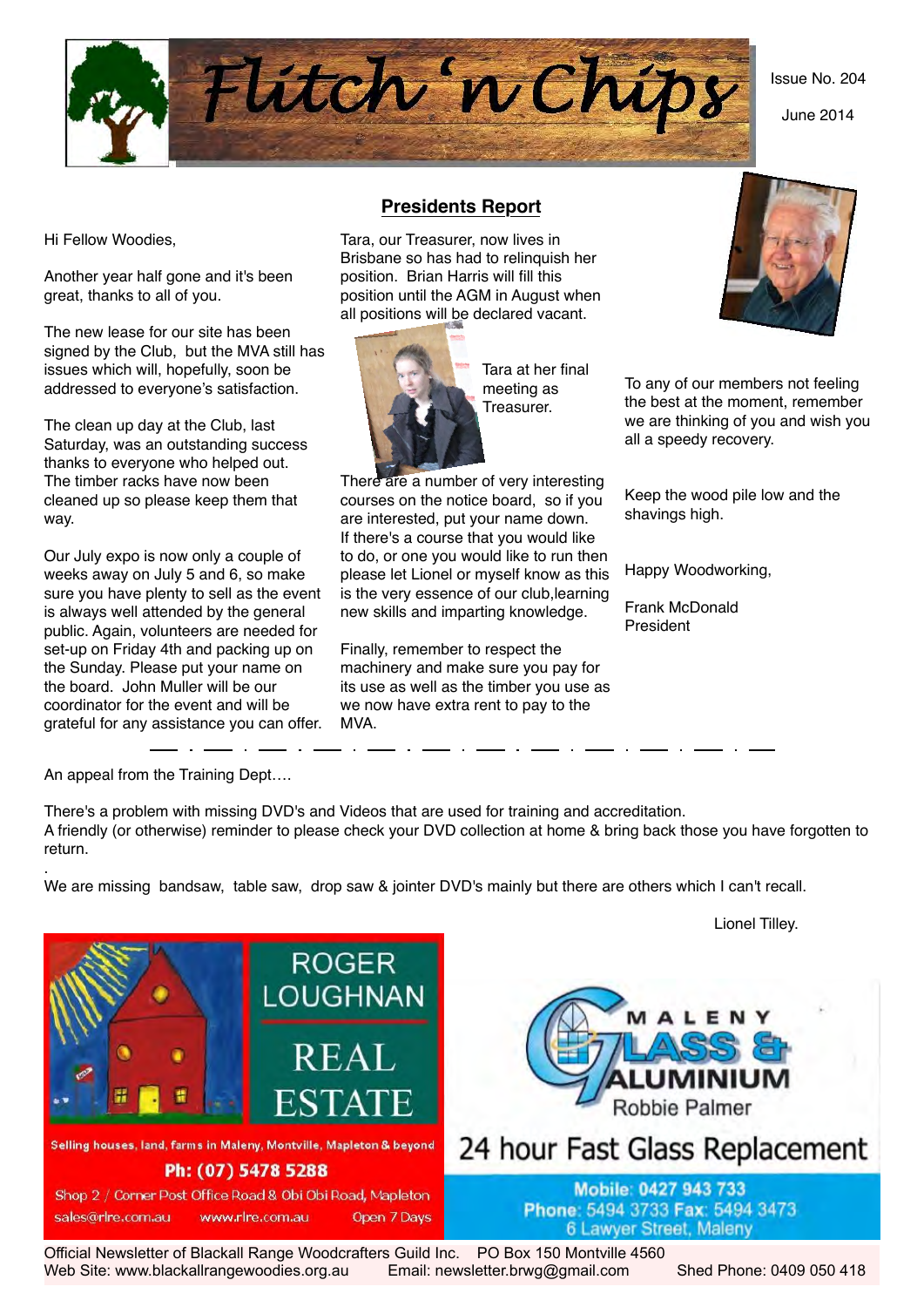### Tips and Tricks By Warne Wilson 2

TIPS AND TRICKS by Warne Wilson

Last month I wrote about battery drills, and this month I want to extend their use, particularly their use when driving screws. "What?" You may say, "Just drive 'em in. If the wood cracks drill a hole or try another spot."

In soft wood, such as pine you might get away with it, but the harder the wood, the more careful you will have to be. Wood screws come in a variety of types: Phillips head, Slot head, Square drive, Countersink, Round head, Wood thread, Long thread, Bugle head, Hardened, Galvanised, Stainless steel, Self-drilling, and many others. However, for today I will concentrate on the Woodies favourite, the Phillips head countersink wood screw. These screws are generally gold coloured metal surfaced to resist corrosion and hardened to resist driving stress. The countersink head is in the form of a truncated inverted cone, designed to be driven below the surface of the wood to enable filling and finishing. The Phillips head, cross type slot accepts the Phillips driver, either hand or drill driven. If you have ever tried to drive a plain slot headed screw with a battery drill, you will know that it is impossible to stop the driving bit skidding out of the slot.

Next, if you look at one of these screws you will see a smooth shank below the head, and then the sharply cut spiral thread which diminishes down to a sharp point. The smooth shank is designed to rotate in the upper component of the two parts you are joining while the sharp thread winds down into the lower component to act like a vice, pulling the two components together.

NOW! This design will only work properly if you drill two holes: One large enough in the top component to allow the smooth shank to rotate without binding, and the second, down into the lower component to assist entry of the screw but small enough to allow the sharp thread to cut its gripping path into the wood. The head of the screw is often countersunk below the surface of the top component by using a countersinking bit, which will widen and deepen the surface hole enough to accommodate the head of the screw. Those with a technical bent can look up tables of millimetres or thousandths of an inch when selecting the drill bit for the lower hole, but as Woodies we don't go to that extreme; we simply hold a drill bit up to the light with the screw behind it. If we can see the screw thread projecting beyond the bit, that will be the right sized bit. A COUPLE OF LAST TIPS. Battery drills often have two or three speeds; select the slowest speed for driving screws. You will feel the screw bite home and you will avoid the Gatling gun rattle of the driver bit jumping out of its slot. Lastly, if you are screwing into hardwood, a spot of lubricant will work wonders. A drop of oil, even cooking oil, a touch of wax, or rub the screw thread on a block of soap.

# Safety Notes



DUST! We had a wonderful day on Saturday June 22 with many willing workers in a series of teams which worked solidly all morning cleaning, sorting timber and preparing reject timber for the chipper. The constant mist, and sometimes clouds, of dust in and around the shed was a worry. Cheap masks are available in the meeting room and should be used. Wood dust has been proven to be carcinogenic, particularly the micro fine dust which can hang in the air for hours and lodge in the fine capillaries of the lungs. Those of us who are too tough to be effected by dust, noise, or UFOs should

By Warne Wilson and Dave Banister

We received a report recently that a member had been cutting CCA treated pine on one of the compound saws. While opinions may differ about the degree of danger, (CCA is the acronym for Copper, Chrome, and Arsenic.) the committee decided long ago to disallow the working of CCA treated timber in the shed.

Another taboo which bears reminding about is the use of recycled timber. The obvious reason for this is the very real risk of discovering imbedded nails and screws after a machine has been damaged. The only exception to this rule is that the Shed Captain for the day must be consulted, and may, in his or her discretion, allow the working of recycled timber if satisfied that there is no risk to members or machines.



think of the long term effects.

### Gary & Cheryle Campbell

• Camper Trailers • Vehicle Interiors • Furniture Upholstery • Boat & 4WD Canopies Unit 7 / 47 Beerwah Parade, Beerwah 4519 Queensland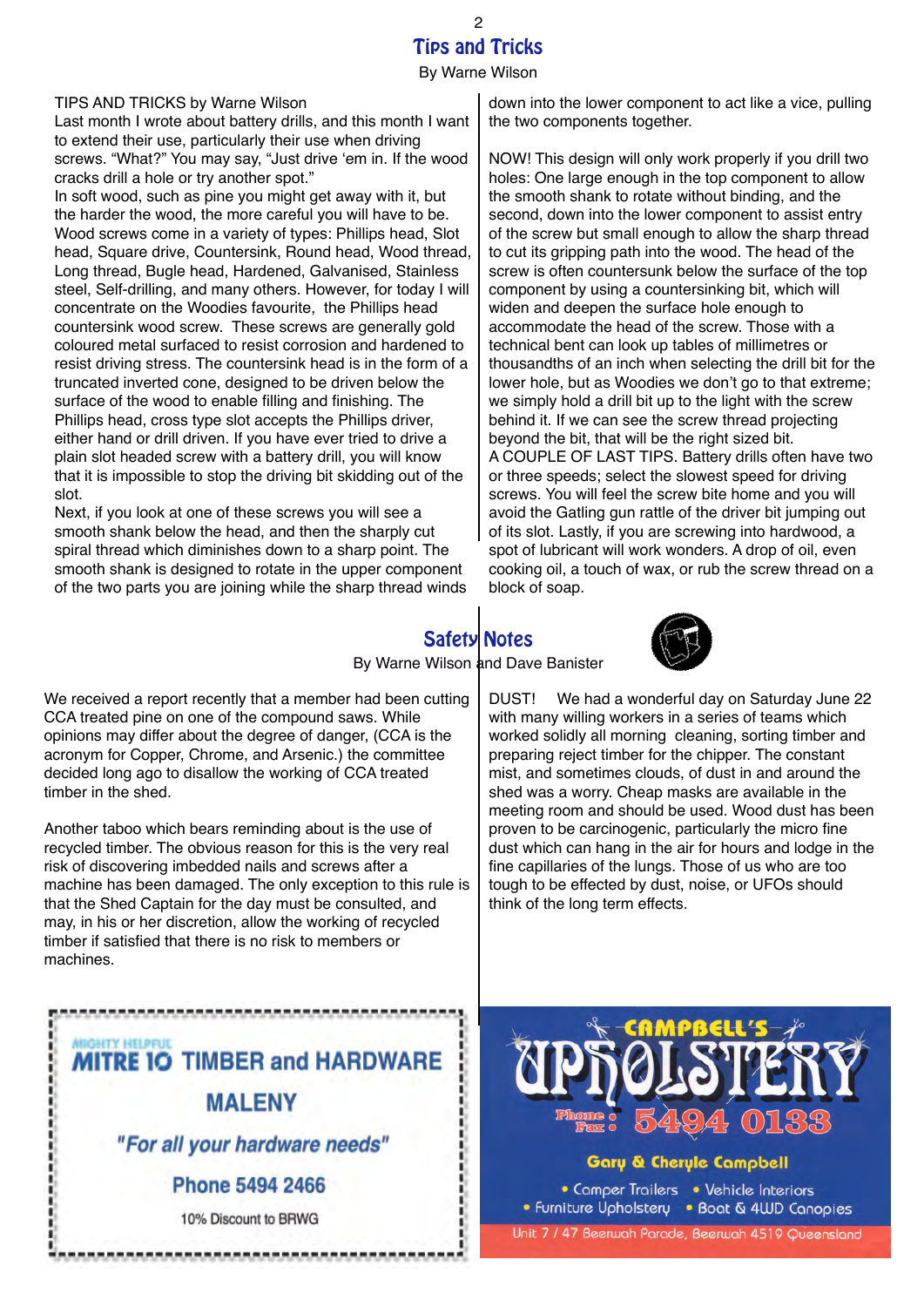## Around The Shed

3

Ed and David Kruger work on some beautiful Mackay Cedar

Graham Shackell puts the finishing touches to his Intarsia Eagle.







A nice grain pattern for a cutting board.



Looks like we need another section at the July Expo Competition……. COOKING!

Dick Greaves treated the Wednesday group to Sticky Date Muffins complete with Caramel Sauce and Whipped Cream.

Vicki heads outside to put the finishing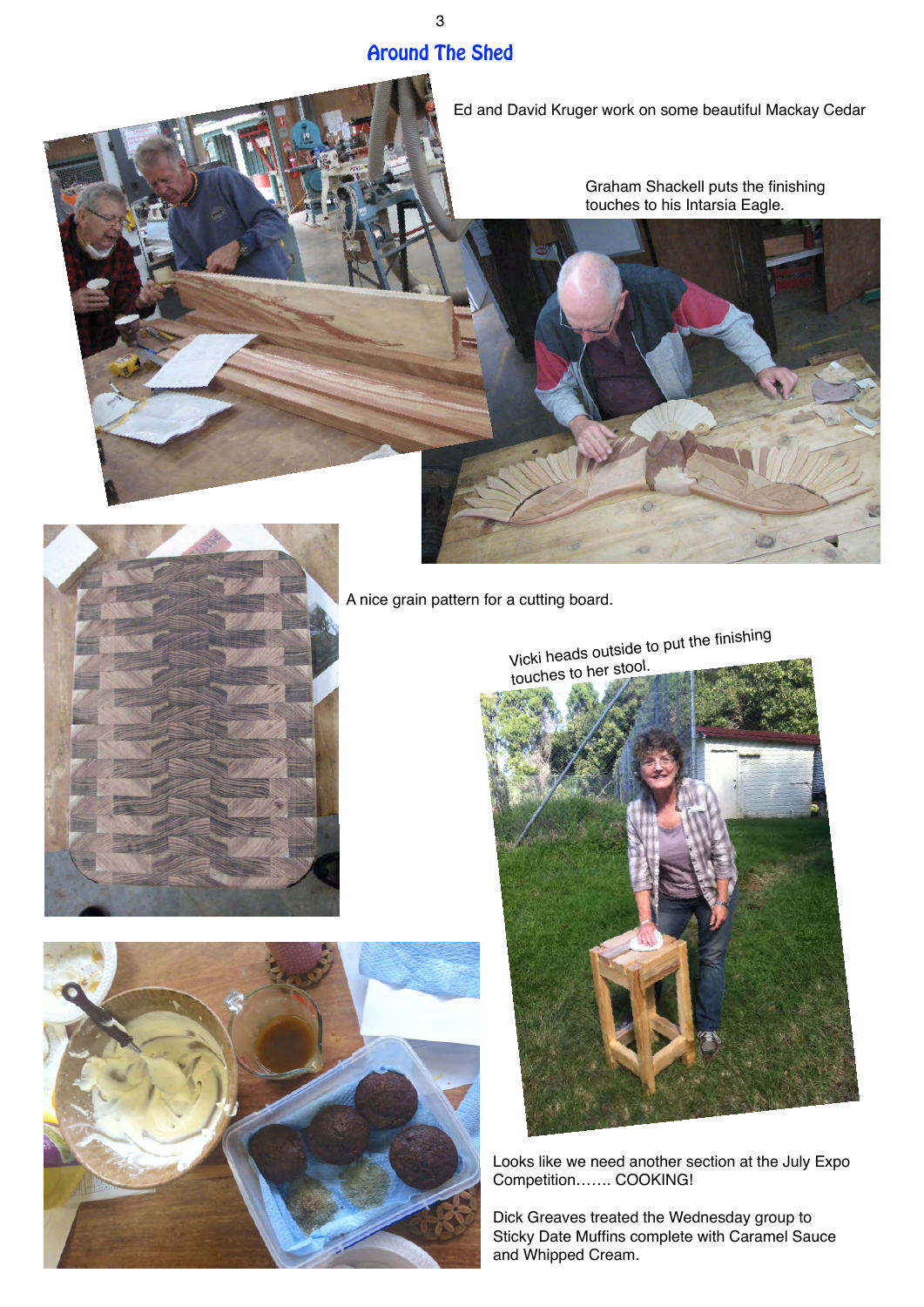### 4

### **PUTTING THE "SERVICE" BACK IN CUSTOMER SERVICE:**

**I have become disillusioned lately with the service we've come to expect from Companies in the wood and woodworking tool supply industry that want our dollars and in return do not understand the meaning of "customer service". Phone calls not returned, orders not ready when we were told they would be, orders which are on backorder and cancelled but supplied after 8 months etc. etc. etc!** 

**"Go to the web site" is the usual response; in other words "we really don't want to talk to you".**

**Well I have to tell you I have had a very rare experience recently which I want to share with all you Woodies out there.**

**It went like this:**

**I have always been on the lookout for a good quality combination square; happy to pay the right price but it has to be square. In other words, it has to do the job it was designed and purchased for. Simple is it not. To date, I've not been able to find one that reads square. So why buy one.**

**At the recent Working with Wood show in Brisbane, Dave Southern and I visited the Bench Standard stand; among other wood working products, they seem to specialize in measuring equipment and they stock iGaging combination squares. I was impressed with the solid feel, the quality and they quote a specification of accuracy over the length of the 300 mm blade of +/- 0.1 degree. American design and specification but built in China, as is most gear now days.**

**I bought one……**

**As with every square I have purchased in the past, when I got home I tested this one for accuracy and found it was out by 0.79 degrees. Probably no better than the Carba-Tec \$ 29.90 combination square.** 

**An email to the supplier and a response the next day saying send it back. Back it went. Two days later an email from Bench Standard saying; "yes it is out and more than 0.79 degrees."**

**The final result is I have a new accurate square.** 

**But wait, there is more……**

**They also offered compensation for my trouble with an offer of a \$30.00 tool to compensate me for the postage and problem.** 

**Now that is what I call CUSTOMER SERVICE! This business deserves support so I have placed their catalogue in the lunch room.** 

**Their web site is [www.benchstandard.com](http://www.benchstandard.com/)**.

**John Muller Vice President.**

# **BENCH STANDARD**



Lesson 1 in how to erect a Safety sign!!!!! Schitt Creat No explanation necessary









**DAVID BLACK PROPRIETOR** 

Phone: (07) 5443 9211 Phone: (07) 5443 9527 Mobile: 0413 945 798 Fax: (07) 5443 5714 4/20 Kayleigh Drive Maroochydore Qld 4558

Congratulations

To the team at Spicers Clovelly Estate for their 2 wins at the Queensland Good Food Guide 2012 Awards

The Long Apron were proud winners of Regional Restaurant of the Year and awarded 2 Chefs hats

CLOVELLY ESTATE

68 Balmoral Road, Montville, Sunshine Coast Hinterland T. 1300 272 897 www.spicersgr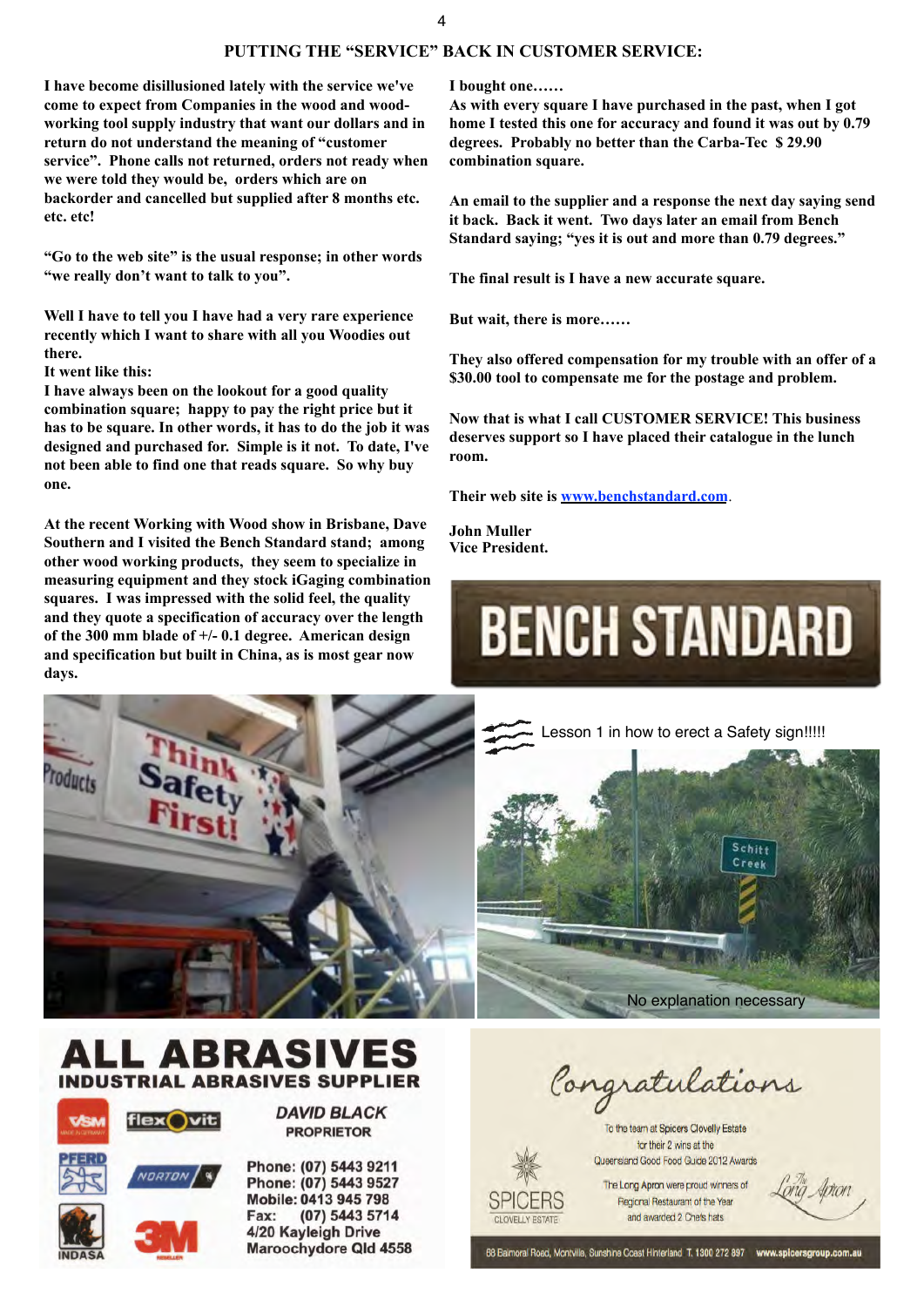### Timber Subject of the Month - prepared by Graham Bradford

### **Understanding Wood Drying.**

Wood is a hygroscopic material that contains up to 50% of green weight or 200% of kiln dry weight of water when freshly cut or 'green'. After milling, the moisture content of green wood will decrease slowly by natural air drying until equilibrium is attained with ambient conditions of temperature and atmospheric humidity. This is between 6% and 18% moisture content depending on location (arid, tropical, and temperate). Wood must be dried before use because it shrinks as it is dried, and wood moisture content should be in equilibrium with the atmospheric conditions so that the material is dimensionally stable while in service. Other properties such as strength, stiffness, electrical conductivity, treatability, resistance to decay and gluing properties also change as wood dries.

Wood comprises three principle chemical components, which are cellulose, hemicellulose and lignin. Water in wood exists as free and very loosely bound water, and water that is chemically bound very strongly to cellulose and hemicellulose structures that make up wood. Shrinkage occurs only when the strongly bound water is removed.

The moisture content at which bound water begins to leave wood is called the fiber saturation point (FSP), which is between 20% and 30% moisture content for most timber species. Free water is readily removed from wood under ambient atmospheric conditions. Removing bound water however requires long periods of natural air drying time or comparatively large amounts of controlled energy input over a shorter period. The process of natural drying is initially quite fast as free water is removed early in drying, and then slows considerably during the phase of bound water removal. As a rule of thumb, 12 months minimum air drying time would be allowed for each 25 mm thickness of sawn timber to attain a condition of equilibrium.

Because of its hygroscopicity, wood tends to reach a moisture content that is in equilibrium with the relative humidity and temperature of the surrounding air. The amount of moisture that remains in the wood at this stage is in equilibrium with water vapour pressure in the ambient space, and is termed the Equilibrium Moisture Content or EMC.

Wood retains its hydroscopic characteristics in service. It is then subjected to fluctuating humidity, the dominant factor in determining its EMC. These fluctuations may be more or less cyclical, such as diurnal changes or annual seasonal changes. To minimise the changes in wood moisture content or the movement of wood in service, wood is usually dried to a moisture content that is close to the average EMC conditions to which it will be exposed. These conditions vary for interior uses compared with exterior uses in a given geographic location. For example, according to the Australian Standard for Timber Drying Quality (AS/NZS 4787, 2001), the EMC is recommended to be 10% - 12% for the majority of Australian states, although extreme cases are up to 15% - 18% for some more humid places in

Qld., Northern Territory, West Aust., and Tasmania. The EMC is as low as 6% - 7% in dry centrally heated houses and offices or in permanently air conditioned buildings.

To accelerate drying, wood drying kilns are used to supply energy to remove chemically bound water. In some instances, air-drying is undertaken initially, followed by kiln drying. In other cases, where the cost can be justified, wood may be kiln dried from 'green'.

Due to shrinkage in wood that occurs during drying, wood may be subject to substantial internal forces or stresses during drying. The magnitude of these forces and the distribution within a wood section is dependent in part upon the rate at which drying occurs. This in turn is dependent upon the conditions that are maintained inside the kiln. For example, a convection kiln delivers heat through the surface of a board, and therefore the surface wood dries before the inner core of a section of a board. This results in shrinkage at the surface and the development of tension stress, while the core is compressed.

If the tension stress exceeds the strength of the wood, then splits or 'checks' may occur. In general, if a moisture content gradient develops across the cross section of a board, then shrinkage will vary with this gradient, and differentials in shrinkage lead to tension or compression forces distributed across the section.

Wood behaves like "plastic" to a certain degree, and can be permanently stretched by tension forces that develop during the early stages of drying. Tension at the surface stretches the surface wood, and the stretched form becomes permanent after drying is complete. This state is sometimes called 'tension set' or 'case hardened'. When drying progresses and the inner part of a section dries, it too shrinks, but is restricted by the stretched or "tension set" case. This leads to tension in the core and compression at the surface late in the drying cycle.

Stresses can remain after drying is complete and can result in dramatic changes in form when the timber is reworked by machining. Similarly, gradient in moisture content can equalize, leading to shrinkage or swelling after drying, also causing movement.

Long term exposure to high temperature (>100°C) causes densification and embrittlement. As a consequence, high temperature drying is inappropriate for large section material when drying times are very long.

Drying timber in the air, or in a convection kiln, requires control of drying conditions to prevent damage or degrade. Different species require different conditions to prevent degrade because some timbers, such as very heavy or high density timbers, are prone to development of much steeper moisture gradients and larger stresses. Some lighter more porous timber species can be dried more quickly at higher temperatures. However this becomes more difficult in larger sections. In all cases however, the drying conditions must be controlled to attain dry timber of the highest commercial quality.

Controlling the amount of heat in the kiln and the amount of vapor in the kiln atmosphere controls the rate of drying.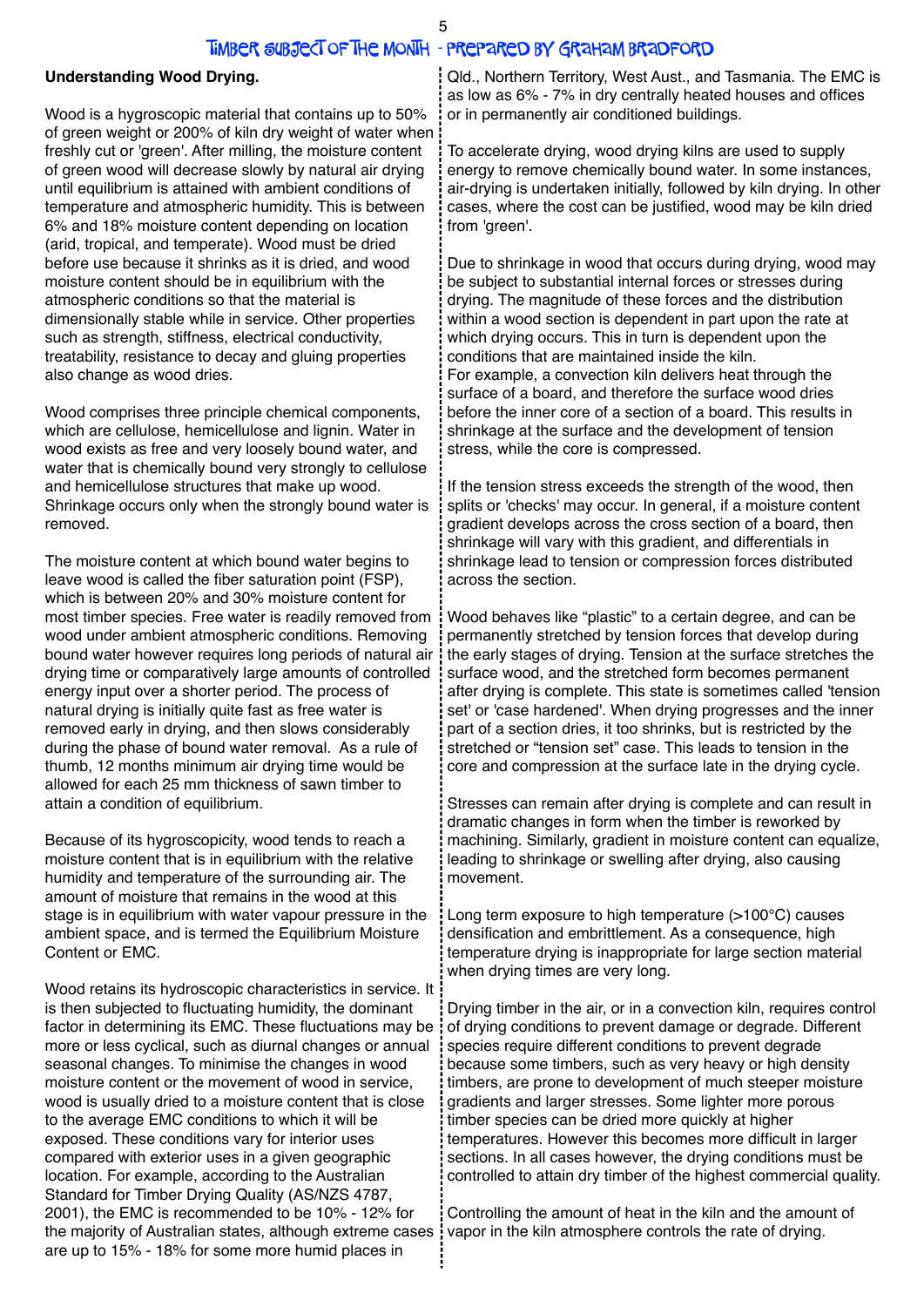Several types of conditions can be attained. High humidity and high temperatures can be used to heat a charge without significant drying. High temperature and low humidity is applied during quicker drying phases.

Drying Systems. Convection drying systems consistently feature:-

- $\boxed{\mathbb{X}}$  A source of energy to drive diffusion of water in wood and evaporation of water from the wood surface,
- $[\overline{\mathbb{X}}]$  A source of airflow to remove the evaporated water from the system.
- $\mathbb{X}$  A source of vapor to provide control over humidity and drying rate.

In the air, the sun and wind provide energy and air flow. In a drying kiln, hot water, steam, hot oil or hot air may supply heat, which usually is distributed in the kiln chamber by a "heat exchanger". A heat exchanger is a grill of pipes containing a hot medium, which exchanges heat with the kiln atmosphere. Air flow in kilns is provided by circulating fans. Vapor can be supplied by steam generators or by water sprays. To remove water from a kiln, vents are provided to release wet air and to take in dry air from the outside atmosphere.

### Dried Quality.

Drying processes must produce material of consistent moisture content free of internal stresses. This is difficult to achieve when the material entering the process is initially variable. Variation can be derived from difference in wood properties (species, permeability), thickness and drying after sawing and before kiln drying. Other factors influencing dried quality:-

- **IN Poor kiln design.**
- $\boxed{\mathbb{X}}$  Poor airflow.
- $\boxed{\mathbb{X}}$  Poor process control, including kiln loading practices.
- $[\overline{\mathbb{X}}]$  Inadequate operator training can cause process variation.

Good kiln drying practice requires consistent processing practices applied to uniform material. The consequences of poor drying can be expensive. In some products e.g. structural sawn wood, moisture content at the time of utilisation may not be critical. However for some products such as flooring, the consequences can be serious. For example, the shrinkage rate, or 'unit shrinkage' of E. pilularis (Blackbutt), is 0.38% per 1% change in moisture content. If for example, 100mm wide strip flooring is laid down at 4% moisture content above the equilibrium for the site of use, and if the floor is 10 m wide. Then this floor will reduce in width by:

 $\boxed{\mathbb{X}}$  Shrinkage = 4 X 0.38mm/100mm X 10m = 152mm

In such cases as flooring and other stability sensitive products (e.g. furniture), wood is often brought to equilibrium in the kiln by applying equivalent equilibrium temperature and humidity conditions to the proposed site of use at the end of a drying cycle.

Kiln operators use a psychometric chart to determine what conditions are required.

High Temperature Drying.

Drying of plantation grown softwood has been developed in Australia and New Zealand to deal with distortion that occurs due to the variation in grain angle associated with juvenile and mature wood. At the time of the first harvests of plantation grown softwood, drying processes at the time (primarily air drying or low temperature kiln drying) produced wood that was unusable due to distortion. During the 1970's experimental work applying drying temperature above the softening point of lignin and large restraining weights took advantage of the viscoelastic properties of wood to produce straight timber. The process has undergone major development to the present day and is unique in world terms. Drying temperature up to 200ºC are applied in some systems, and material that is exclusively juvenile wood can be dried to a quality fit for use as structural framing timber.

Drying is difficult to manage because the process includes many variables which are difficult to measure. The behaviour of wood during drying varies with many fundamental wood properties. For example, the variation in density and grain angle in stems of plantation grown softwoods is reflected in moisture content and distortion results after drying. This is due in part to the difficulty in managing these stem based variations through a batch process such as kiln drying.

Where operations include more than one species and/or the material being processed is prone to drying defects, managing the variation imposed by wood properties is increasingly difficult.

Modern drying processes can assist in controlling the effect of variation in wood properties. Additional control is attained by pre-sorting of material prior to kiln drying so that batches are relatively homogenous with respect to wood properties and size. While this appears obvious, systems for measuring green wood properties in the mill and dealing with variation are not well developed. Consequently, the best drying systems are usually characterised by a homogenous resource and careful production management.

Moisture meters are used to measure the amount of water in the wood so that the woodworker can determine its suitability for the intended purpose. Building inspectors, carpenters, hobbyists, and other woodworkers often are required to have moisture meters. Wood flooring installers, for example, have to verify that the MC of the wood matches the relative humidity in the air of the building. If this step is skipped, a vast array of problems may appear: cracking, cupping, crowning, buckling, sunken joints, and cracked finishes.

The problems caused by varying degrees of moisture content in wood go beyond simple shrinkage in the dimensions of wood parts. Problems with distortions in the shape of the wood, such as twisting, warping and cupping, occur because of the difference in the degree of dimensional change in wood cells tangentially (perpendicular to the grain and parallel to the growth rings) versus radially (perpendicular to the growth rings).

The amount of overall shrinkage lumber will undergo in the drying process varies from species to species. The difference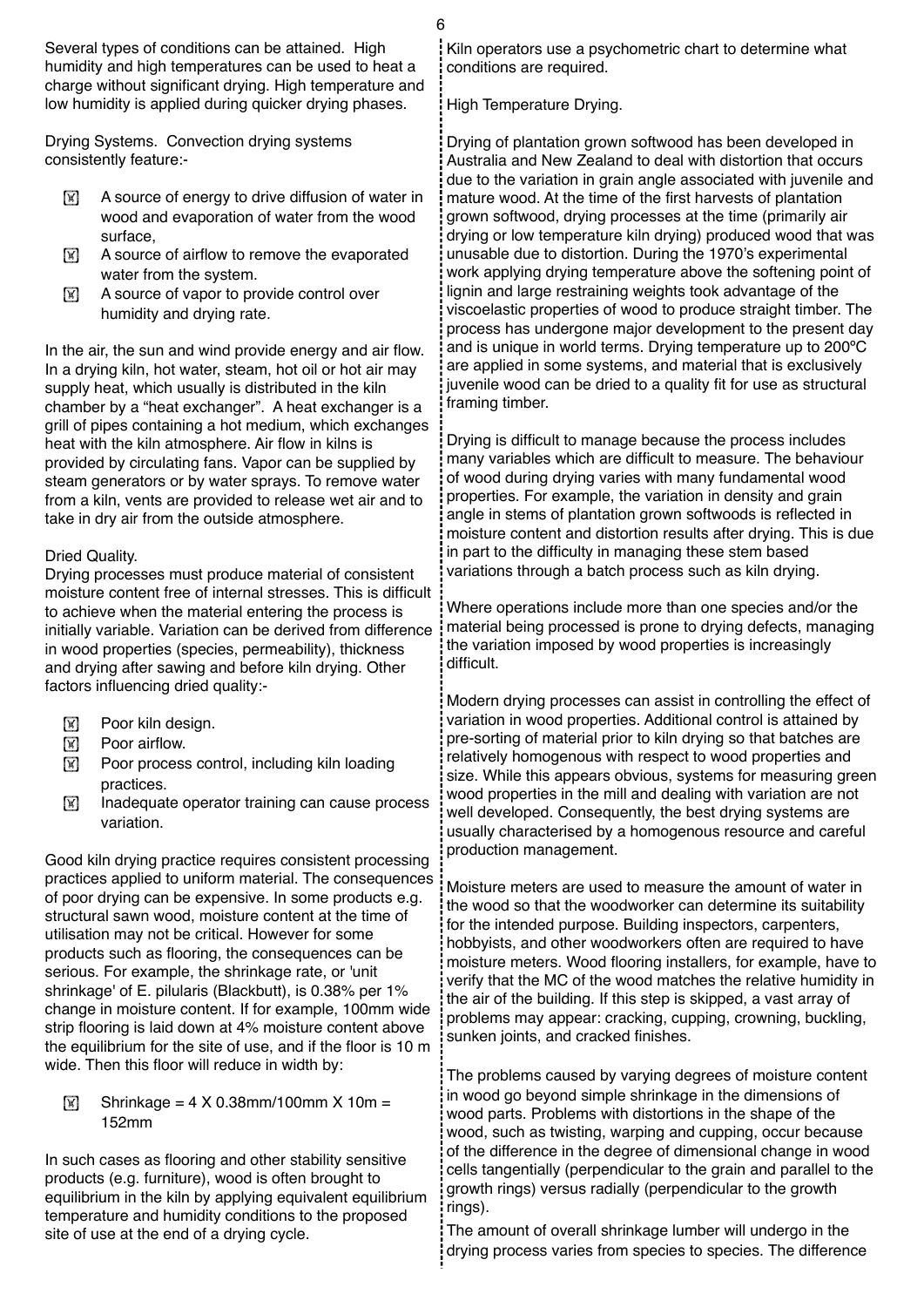between radial and tangential shrinkage also varies from species to species. Woods with a low ratio of tangential to radial shrinkage, such as teak and mahogany, are less prone to distortion due to changes in moisture content than woods with a high ratio, such as pine and open grained types. Species with both low overall shrinkage and a low tangential/radial shrinkage ratio are more stable and will react better to changes in moisture content.

For wood that is to be used in making furniture, for wood floors, in construction or for any building project, the ideal state is one of equilibrium moisture content (EMC). EMC means that the wood is in balance with the relative humidity it surrounding environment, and is therefore neither gaining or losing in moisture content. In reality, however, it is extremely rare for an environment to maintain a constant fixed relative humidity, and some degree of dimensional change along with seasonal changes in relative humidity is to be expected. A moisture meter gives a reading of the approximate moisture content of wood. The reading helps in determining whether the wood is suitably dry for its intended purpose. The moisture content reading can also assist in planning a project design that will accommodate future changes in dimension caused by changes in relative humidity.

For typical woodworking operations, two basic types of moisture meter are available. One type measures the electrical resistance of the wood fibres, which becomes increasingly lower as the moisture content of the wood rises. With the electrical resistance type of moisture meter, two electrodes or pins are pressed into the wood fibres parallel to the grain and the electrical resistance is translated into moisture content on the device's electronic or dial output. A second type of moisture meter is a pinless type, relying on the dielectric properties of wood, and requires only surface contact. It uses radio waves to create an electro-magnetic field penetrating the wood. The meter measures the reaction of the radio waves to the moisture in the wood. A moisture meter will provide meaningful readings only if the timber moisture content has stabilised throughout the piece.

Woodcrafters should be conversant with the hydroscopic behaviour of their selected species and be aware of the adverse results from using inadequately dried timber. Best results will be achieved with commercially dried timber. Dried 'yard' timber as encountered locally, will be of variable moisture content, and further storage under cover, loaded and closely stripped for a further six months minimum, is advisable to promote moisture content equilibrium. After fabrication, the work should be sealed and finish coated without delay.



# Maintenance Report

### by Brian Harris

- 2/5 #15 Lathe New on/off switch fitted and the drive belt was replaced.
- 10/5 Jet Air Filters All three primary air filters cleaned and replaced.
- 14/5 Blank Band Saw Two thrust bearings renewed and new blade fitted.
- 21/5 20" Thicknesser New Shelix spiral cutting head has been fitted to improve cutting and reduce noise from this machine. The cutter head has 100 x 15mm square inserts similar to that on the Jointer and the 15" Thicknesser.

Bearings and oil seals were also renewed. Two gears within the gearbox were found to be very worn and required replacing. Carbatec posted these parts to Montville Sports Ground instead of the Woodies and hence I did not receive them until two weeks **later!** 

The machine is now up and running and is considerably quieter than before.

### TOOLS AND HOW TO USE THEM ....



### SKILL SAW:

7

A portable cutting tool used to make boards too short.



### BELT SANDER:

An electric sanding tool commonly used to convert minor touch-up jobs into major refinishing jobs.

### **MAPLETON HARDWARE**

Your handy hardware store.

Come in and see us for all your hardware needs. Hand Tools, Sleepers, Power Tools, Drill Bits, Paint and Stains. **Plus Plumbing and General Hardware** 

### **Open 7 Days**

Rob, Toni and Laurie

Cm Obi Obi Rd & Emu Walk **MAPLETON Phone 5445 7773**